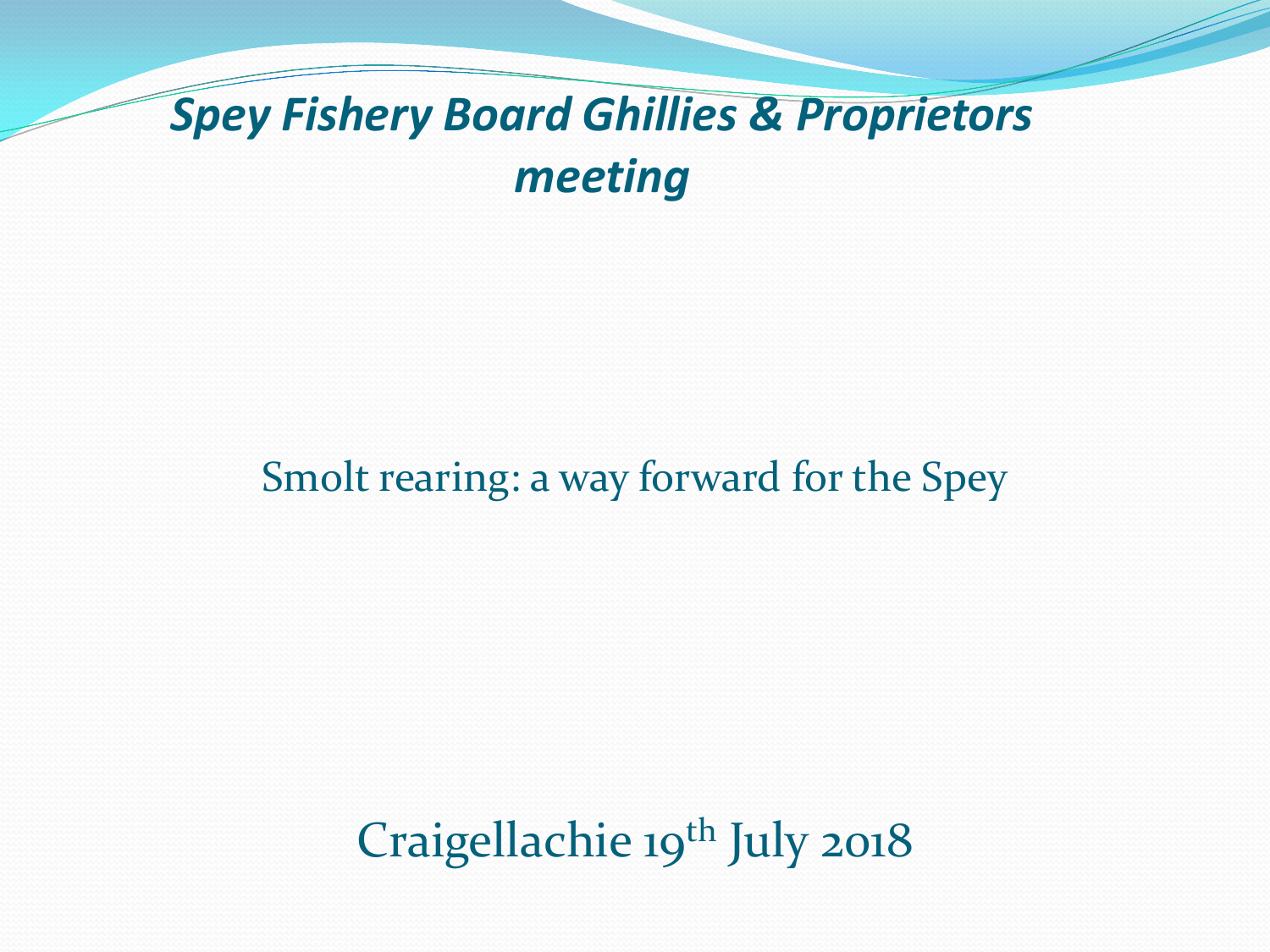## *Catch data: Salmon*

Spey R&L catch 1952 - 2017



Total 5 per. Mov. Avg. (Total)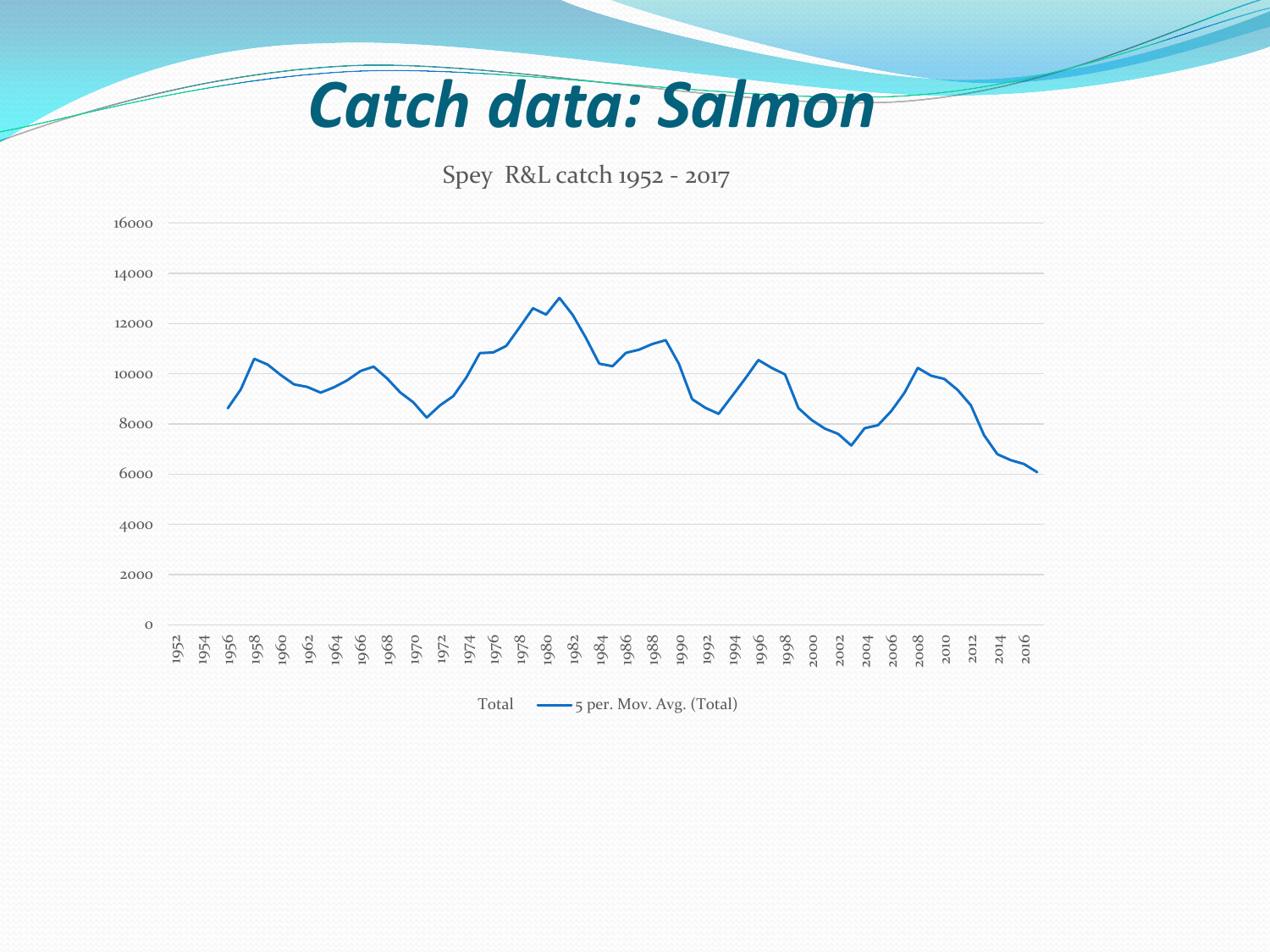|                         | Salmon parr/min |      |         |                  |                 |      |
|-------------------------|-----------------|------|---------|------------------|-----------------|------|
| Location                | 2012            | 2013 | 2014    | 2015             | 2016            | 2017 |
| Gordon Castle           | 1.0             | 4.3  | 2.3     | 1,0              | 3.3             | 0.0  |
| Gordon Castle           | 1.0             | 0.3  | $0.0\,$ | 0.7              | 0.3             | 0.0  |
| Gordon Castle           | 0.7             | 2.3  | 0.7     | 2.3              | 5.0             | 0.3  |
| Gordon Castle           | 1.3             | 1.0  | 4.0     | 3.0              | 3.7             | 0.7  |
| Gordon Castle           | 0.0             | 2.7  | 1.3     | 0.3              | 0.7             | 0.0  |
| Orton Water             | 0.0             | 4.7  | 7.7     | 0.7 <sub>z</sub> | 4.3             | 0.0  |
| Orton Water             | 0.0             | 1.7  | 4.0     | 07               | 4.3             | 4.0  |
| Delfur                  | 1.7             | 2.0  | 4.0     | 0.0              | 6.3             | 0.0  |
| Delfur                  | 0.0             | 0.0  | 3.7     | 1.7              | 8.3             | 0.0  |
| Delfur                  |                 | 2.7  | 1.0     | 0.0              | 0.0             | 0.0  |
| Rothes                  | $\overline{1}$  | 7.0  | 1.7     | 2.0              | 7.0             | 0.7  |
| Rothes                  | 0.0             | 12.0 | 14.0    | 1.3              | 12.7            | 1.3  |
| Amdilly                 | $0.0\,$         | 30   | $0.0\,$ | 1.7              | 3.7             | 0.3  |
| Amdilly                 | 0.3             | 0.0  | 3.0     | 2.0              | 6.3             | 0.0  |
| East Elchies            | 0.3             | 0.0  | 1.0     | 0.3              | 3.7             | 0.0  |
| Craigellachie           | 0.7             | 4.0  | 2.0     | 0.3              | 2.0             | 0.7  |
| Craigellachie           | 0.3             | 0.0  | 3.0     | 0.0              | 2.7             | 0.3  |
| Craigellachie           | 1.0             | 6.7  | 9.7     | 0.7              | 8.0             | 3.3  |
| Aberlour                | 2.0             | 35.7 | 19.7    | 1.3              | 18.7            | 14.3 |
| Kinermony               | 0.7             | 3.0  |         |                  |                 |      |
| Wester Elchies          |                 | 13.7 | 15.7    | 3.7              | 12.3            | 5.3  |
| Delagyle                | 3.0             | 2.3  |         |                  |                 |      |
| Wester Elchies          |                 | 5.7  | 3.3     | 2.3              | 3.3             | 0.3  |
| Laggan                  | 1.0             | 8.3  | 4.3     | n 7              | 4.7             | 6.0  |
| Laggan                  | 0.7             | 3.3  | 1.3     | 0.0              | 7.7             | 2.0  |
| Carron                  | 1.7             | 2.0  | 6.3     | 1.3              | 3.0             | 6.0  |
| Knockando               | 2.3             | 12.7 | 13.0    | 33               | 7.7             | 8.3  |
| Phones                  |                 | 5.3  | 6.3     | 0.0              | 3.7             | 5.3  |
| Lower Pitchroy          | 4.7             | 9.7  | 9.7     | 1.7              | 11.7            | 10.3 |
| Ballindalloch           | 1.7             | 2.3  | 11.0    | 2.3              | 6.0             | 8.7  |
| Ballindalloch           | 1.3             | 5.0  | 4.7     | 2.3              | 3.0             | 8.3  |
| Tulchan D               | 0.0             | 2.0  | 1.0     | 1.3              | 1.7             | 8.0  |
| Tulchan C               | 4.0             | 8.0  | 7.7     | 5.3              | 10.3            | 9.0  |
| Tulchan B               | 2.7             | 10.7 | 4.0     | 3.7              | 8.3             | 9.3  |
| Tulchan A               | 2.3             | 1.7  | 1.3     | 2.7              | 5.0             | 5.7  |
| Castle Grant 3          | 10.0            | 7.0  | 6.7     | 3.0              | 5.0             | 5.3  |
| Castle Grant 2          | 0.7             | 0.7  | 1.0     | 1.3              | 4.7             | 0.7  |
| Castle Grant 1          | 1,0             | 0.0  | 2.0     | 1.3              | 1.3             | 2.7  |
| SAIA                    | 1.0             | 7.7  | 13.0    | 6.0              | 6.7             | 8.7  |
| SAIA                    | 12              | 8.3  | 11.3    | 5.0              | 5.3             | 23   |
| Abemethy AA             | 0.0             | 0.0  | $0.0\,$ | 0.0              | 0.0             | 0.0  |
| Abemethy AA             | 0.0             | 17   |         | 0.7              | $\overline{10}$ | 0.3  |
| Kinchurdy               | 0.0             | 0.0  | 0.0     | 1.7              | 0.0             | 2.0  |
| Aviemore AA             | 0.0             | 0.0  | 0.0     | 0.7              | 0.7             | 0.0  |
| Kinrara                 | 0.0             | 0.7  | 0.0     | 0.7              | 0.0             | 0.0  |
| Kinrara                 | 0.0             |      |         |                  |                 |      |
| Dalraddy                | 1.0             | 0.0  | 0.0     | 0.3              | 1.0             | 0.0  |
|                         |                 | 1.3  |         |                  |                 | 1.7  |
| Badenoch Ruthven Bridge | 0.0<br>1.0      |      | 0.0     | 1.3              | 0.0<br>1.7      | 2.7  |
| Badenoch Golf course    |                 | 4.0  | 0.0     |                  |                 |      |
| Badenoch Calder Mouth   | 0.7             | 1.3  | 4.7     | 4.0              | 5.7             | 4.3  |
| Badenoch AA             |                 |      |         | 1.3              | 4.0             | 2.3  |
| Truim                   | 4.7             | 4.0  | 2.3     |                  |                 |      |
| Laggan                  | 1.0             | 3.3  | 0.3     | 0.3              | 2.7             | 3.3  |
| Laggan                  | 2.0             | 5.0  | 2.3     | 3.0              | 9.3             | 3.7  |
| Below Spey Dam          | 4.7             | 11.3 | 7.0     | 7.0              | 10.3            | o a  |
| Glenshirra              | 0.7             | 3.7  | 1.3     | 0.0              | 3.3             | 0.0  |
| Garvamore               | 0.3             | 5.7  | 1,0     | 0.0              | 1.3             | 0.7  |
| Garva Bridge            | ٠ä              | 4.0  |         | 0.0              | 1.7             |      |
| Upper Spey              | 0.0             | 0.7  | 0.0     | 0.0              | 0.3             | 0.0  |
| Upper Spey              | 1.3             | 4.7  | 0.7     | 0.0              | 1.7             | 0.0  |
| Upper Spey              | 0.0             | 3.3  | 0.7     | 0.0              | 1.3             | 0.0  |
| Upper Spey              | 0.3             | 2.0  | n 3     | 0.0              | 0.3             | 0.3  |
| Upper Spey              | 1,0             | 1.0  | 0.0     | 0.0              | 0.7             | 0.0  |
| Upper Spey              | 0.3             | 4.7  | 1.3     | 0.0              |                 |      |
| Upper Spey              |                 |      |         | 0.0              | 0.0             | 0.0  |
|                         |                 |      |         |                  |                 |      |
| Upper Spey              | 0.3             | 0.7  | 0.0     | 0.0              | n a             | 0.3  |

1.2 4.3 3.8 1.4 4.2 2.6

### *Background: Spey data*

- Two sea winter run of 2018 is weak, UK-wide, perhaps even internationally
- 2016 smolt run derived from the 2015 parr counts, which were low.
- 2017 grilse catch was low same across Scotland. Spey 2014 grilse catch was similar
- Prospects for 2018 were not good
- Compounded by marine factors



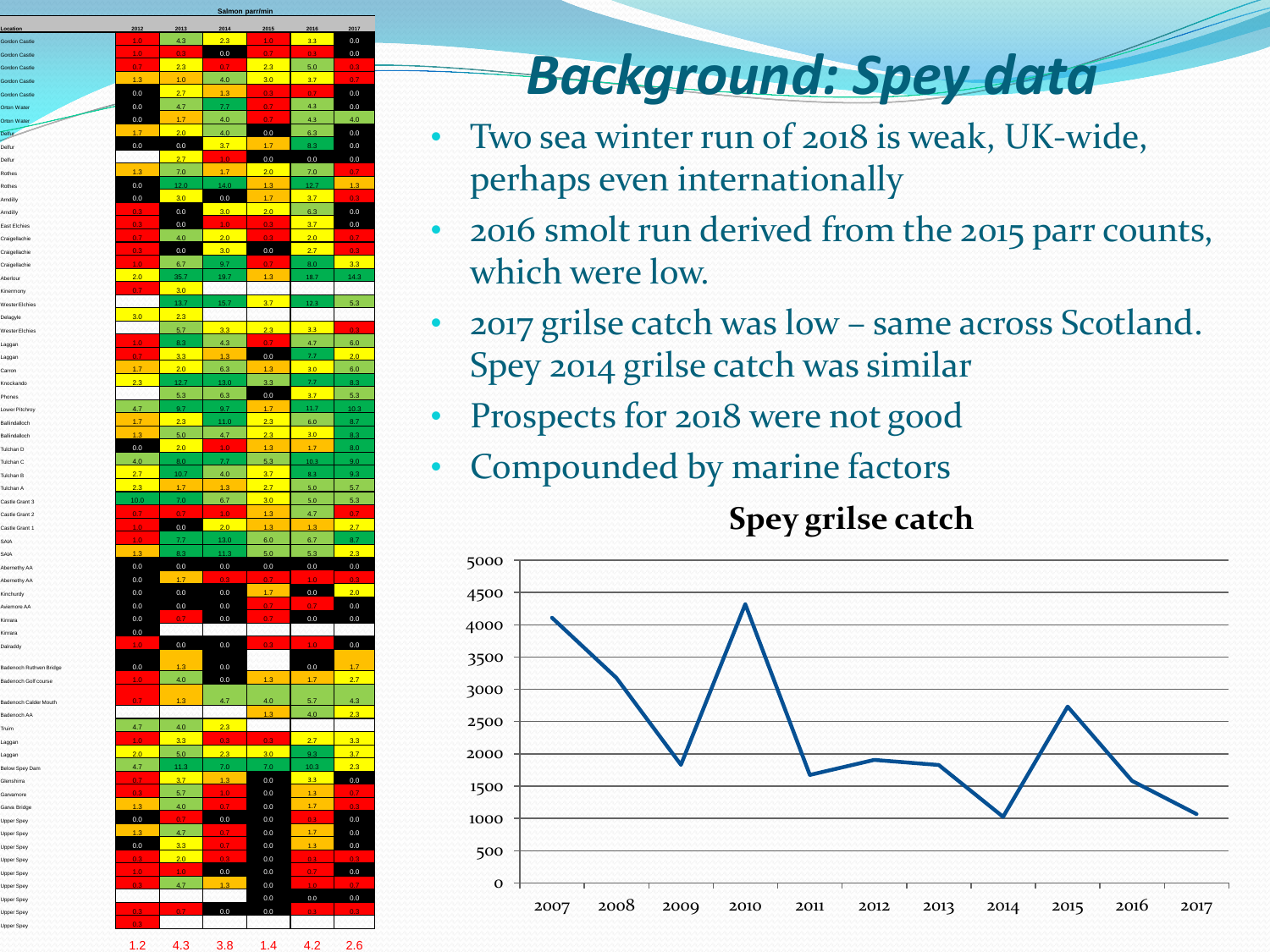## *Spey stocking policy*

- The Spey has long embraced stocking
- Current policy is (largely) mitigation stocking:
	- Primarily to address impacts of man-made barriers e.g. at distillery intakes, road culverts etc
	- These barriers represent  $0.64\%$  of the total accessible area
	- Impact of impassable barriers declining due to fish pass improvements e.g. Knockando Burn
- Hatchery has been used to mitigate against extreme climatic events, although effects were limited
- Genetic study suggested impact on catches was small



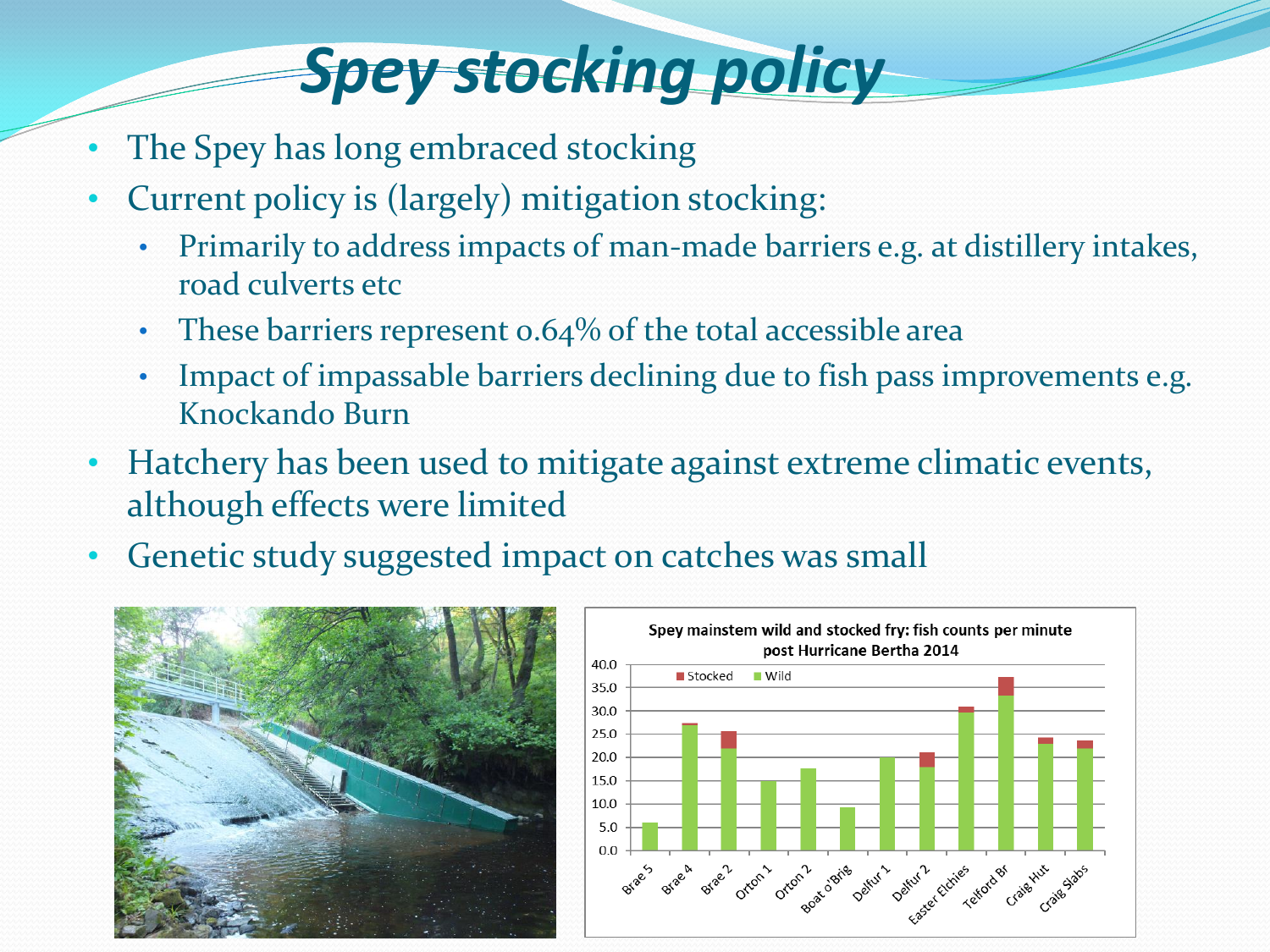# *Smolt rearing: SWOT analysis*

**Weaknesses**

#### **Strengths**

| "Seen to be doing something"<br>Brings the river together?<br>$\bullet$<br>Marketing opportunity<br>$\bullet$<br>Increased catches<br>Improve viability/sustainability of fishery<br>Minimise ecological risks to wild stock<br>$\bullet$<br><b>The Petition</b>                                                                                                                | Reputational damage: "put and take"<br>$\bullet$<br>rather than wild fishery<br>Practicalities of smolt rearing*<br>$\bullet$<br>Stocking application process*<br>$\bullet$<br>Scientific consensus against<br>$\bullet$<br>Lack of unified position<br>$\bullet$<br>Low returns of adult fish<br>$\bullet$   |
|---------------------------------------------------------------------------------------------------------------------------------------------------------------------------------------------------------------------------------------------------------------------------------------------------------------------------------------------------------------------------------|---------------------------------------------------------------------------------------------------------------------------------------------------------------------------------------------------------------------------------------------------------------------------------------------------------------|
|                                                                                                                                                                                                                                                                                                                                                                                 | Failure to identify returning fish<br>$\bullet$                                                                                                                                                                                                                                                               |
| <b>Threats</b><br>Genetic risk to wild stock - "Additional"<br>burden on the population"*<br>Fish health - fungus<br>$\bullet$<br>Fail to address main reasons for decline<br>Catastrophic loss in hatchery<br>Inability to capture appropriate broodstock<br>Increased operating costs<br>$\bullet$<br>National review of stocking<br>$\bullet$<br>Create predation hotspot(s) | <u>Opportunities</u><br>Research viability of smolt stocking<br>Incorporate advances in smolt rearing<br>$\bullet$<br>techniques<br>Compare in-river survival/migration of<br>$\bullet$<br>reared and wild smolts<br>Investment in hatchery infrastructure<br>$\bullet$<br>Produce larger smolts<br>$\bullet$ |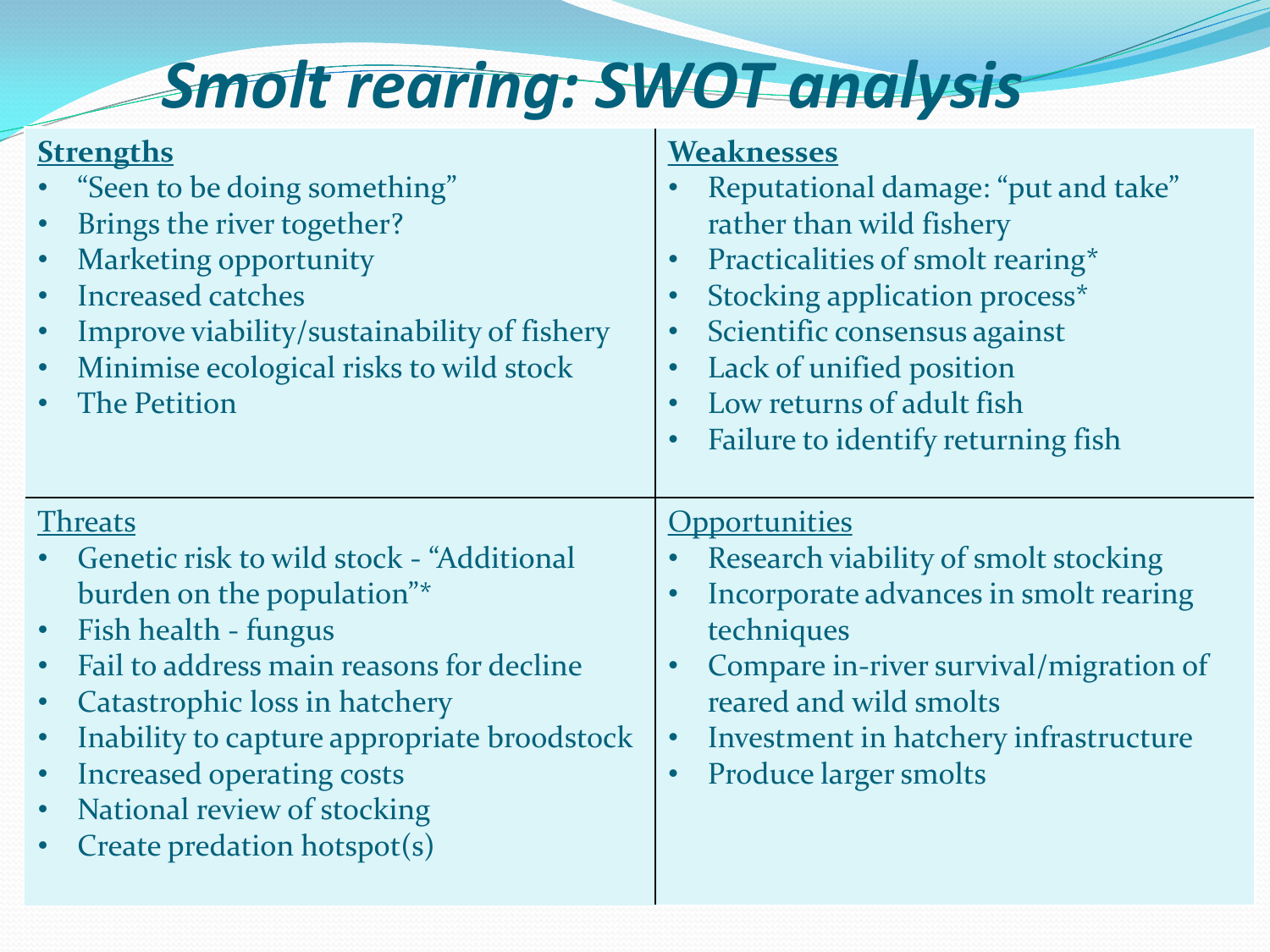# *Smolt rearing: Genetic concerns*

#### **Genetic risk to wild stock: effectively an additional burden on the population**

Hatchery fish:

- Exhibit lower survival
- Have lower reproductive success
- Have reduced genetic variation (Araki & Schmid, 2010)

Early generation hatchery fish averaged half the reproductive success of wild origin counterparts

Reductions in reproductive success in these systems occurred during spawning or early juvenile rearing (as opposed to offspring survival after migration out to the ocean; (Christie et al, 2014)

The higher the proportion of ranched eggs in the Burrishoole salmon spawning population the lower the production of smolts (McGinnity et al, 2009)

Number of offspring produced by hatchery origin Atlantic salmon was nearly half that of wild-born fish (0.55). (Miliot et al., 2013)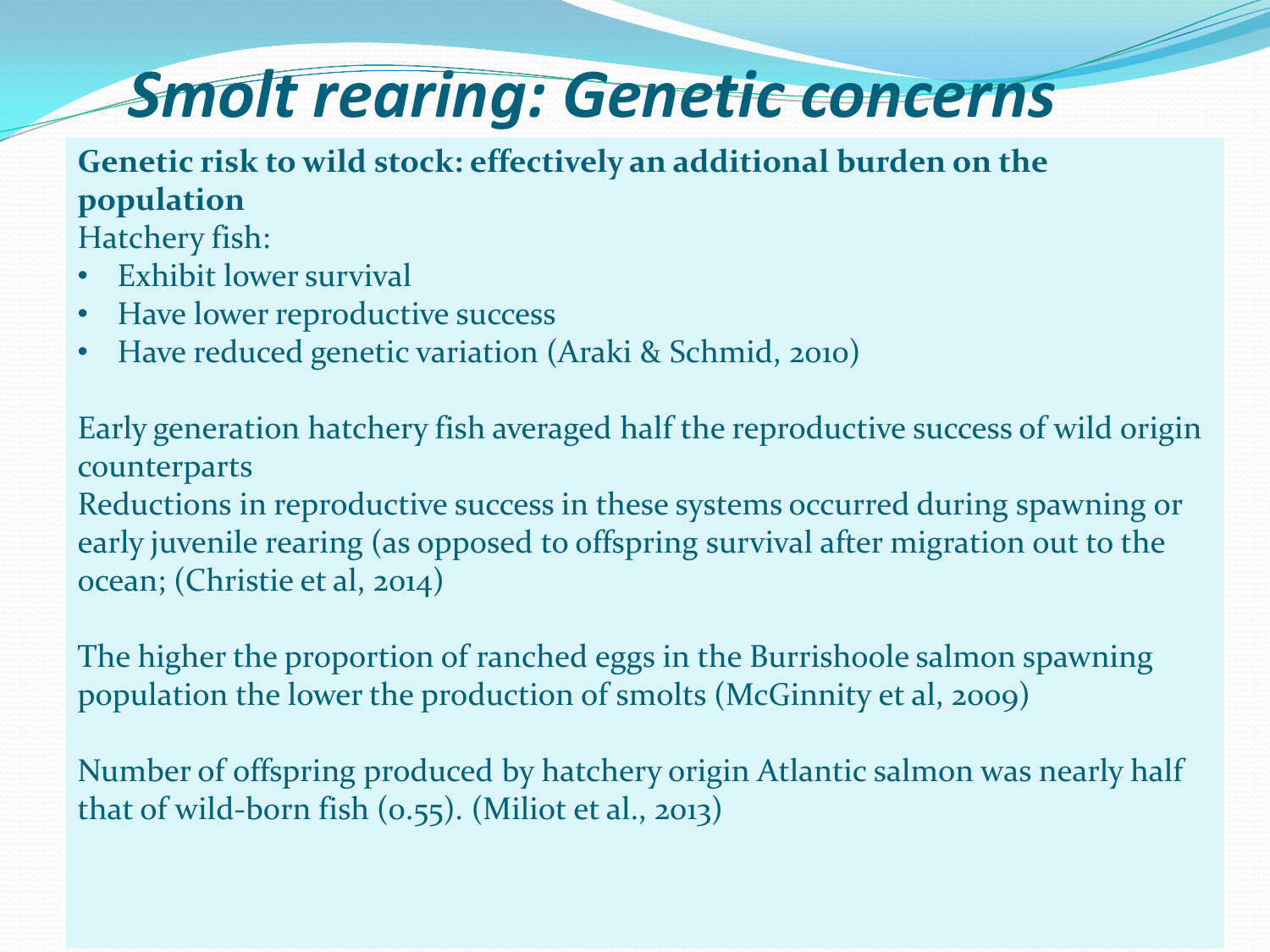### *Smolt rearing: Genetic concerns, cont'd.*

Mechanisms for fitness decline:

- Survival of harmful mutations in hatchery
- Inbreeding depression due to small pool of broodstock
- Domestication selection fish that do well in the hatchery not suited to wild (Araki et al,. 2008)

Harmful changes occur within one or two generations, and are impossible to prevent (Chilcote et al., 2011)

Epigenetic effects\*: active against inactive genes

- Some genes are downregulated, or less expressed, most likely, in the hatchery fish relative to wild fish
- Including "genes for immunity, the transmission of neural signals to muscles for locomotion, and appetite and feeding behaviours" (The Scientist, May 2018)

"Epigenetic reprogramming caused by environmental conditions at a specific time that may induce phenotypic changes which may persist in subsequent life stages" (Le Luyer et al., 2017)

<sup>\*</sup> Epigenetics is the study of heritable changes in gene expression (active versus inactive genes) that do not involve changes to the underlying DNA sequence — a change characteristics without a change in genotype — which in turn affects how cells read the genes.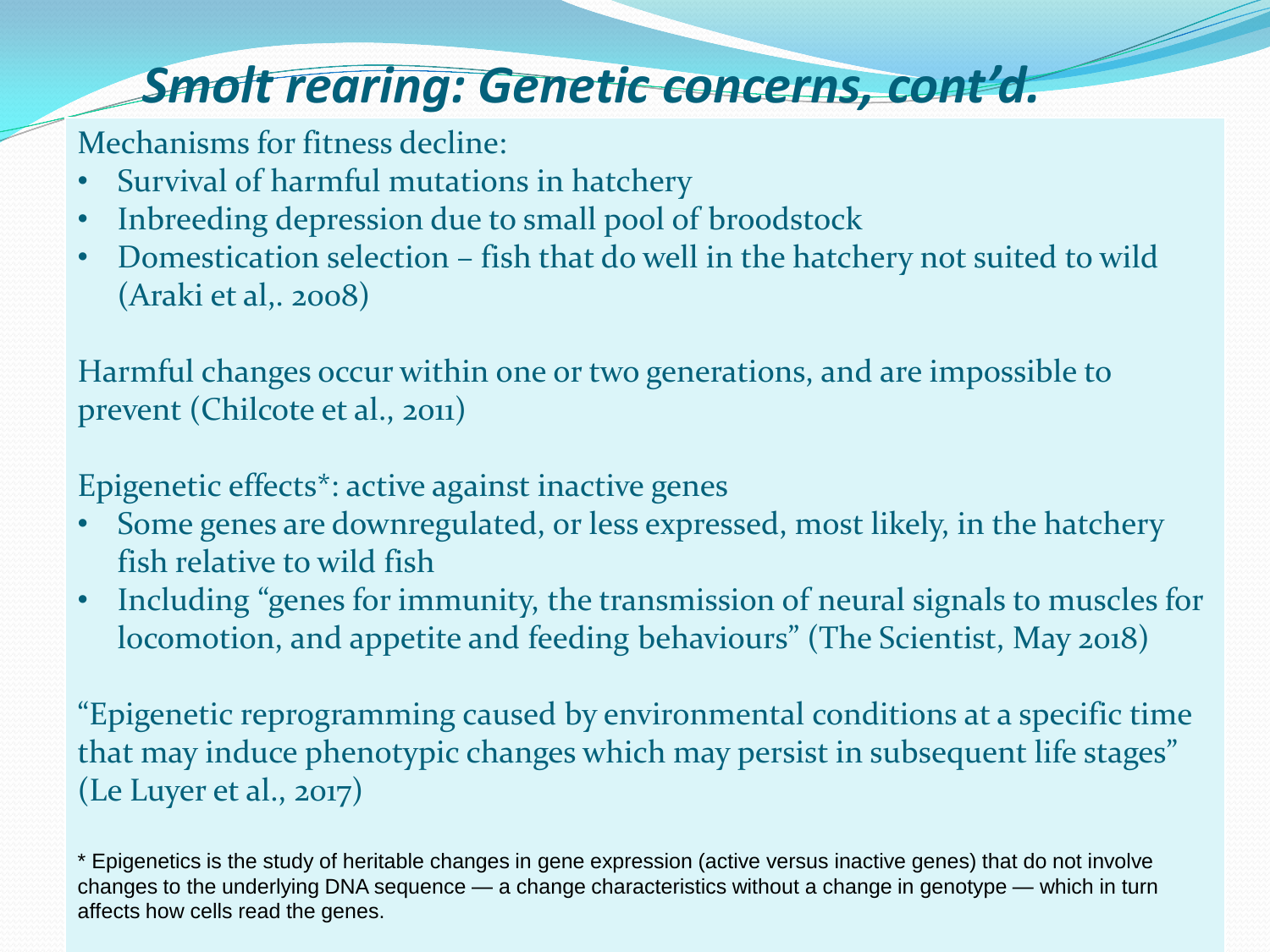# *Smolt rearing: practicalities.*

- Most hatchery practitioners consider that parr have to be **10g** at the end of September for the production of one year old smolts.
- At present our hatchery parr typically average 2 to 3g at that time of year.
- Without change to operating and management regime we would be unable to produce any significant numbers of one year old smolts.
- Production of two year old smolts requires double hatchery capacity and is fraught with challenges relating to precocious parr and fungus.
- One year old smolts are produced on the Delphi and by Jon Gibb (Lochaber). These hatcheries are at sea level and subject to mild Atlantic temperatures.
- Sandbank hatchery was not set up to rear smolts, nor the Tulchan hatchery
- Investment would be required to upgrade infrastructure for smolt rearing:
	- Increased water supply
	- Larger tanks
	- Heated water, or recirculation
	- Lighting control/automatic feeders/grading equipment
	- Tagging